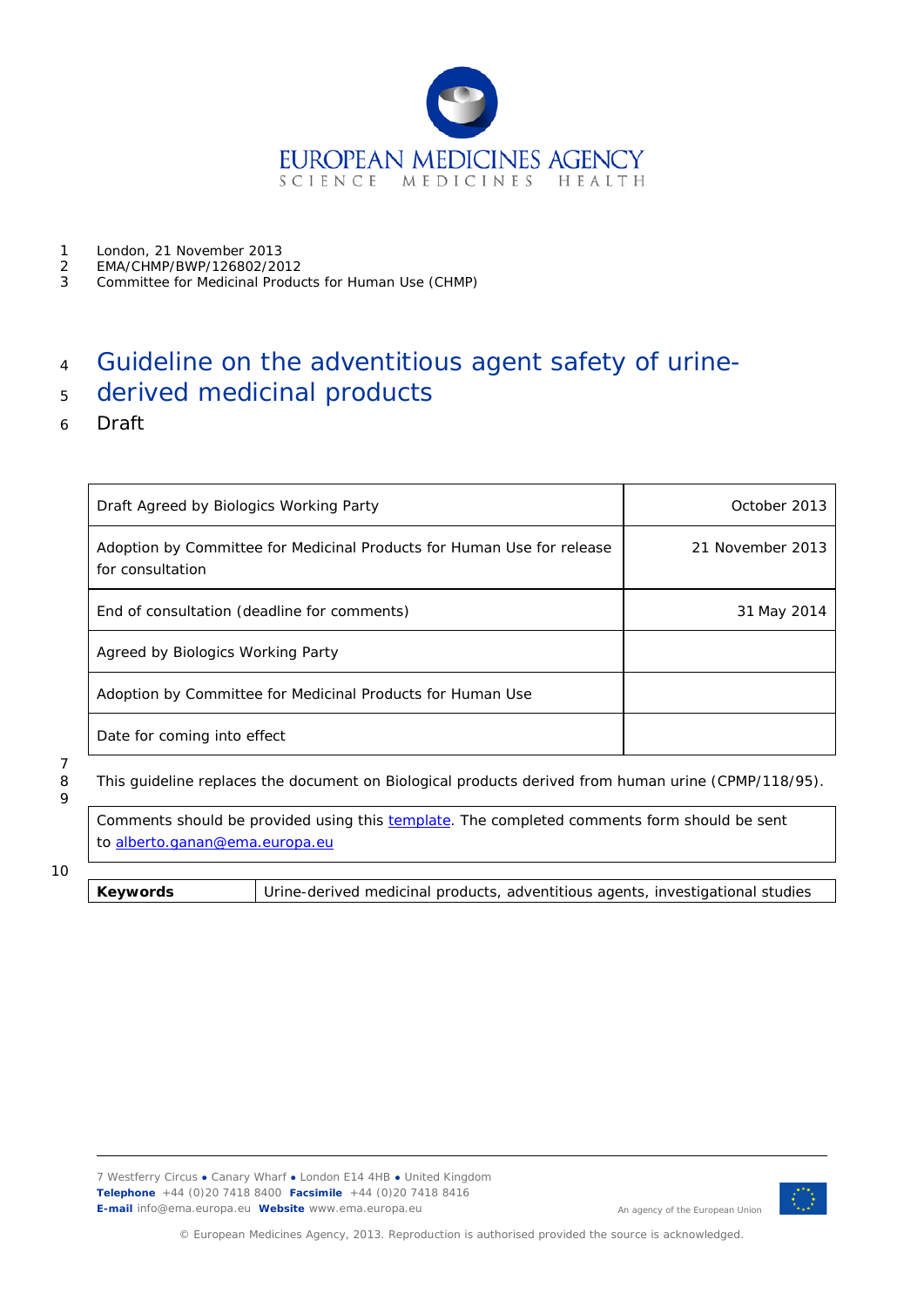# 11 Guideline on the adventitious agent safety of urine-

# derived medicinal products

## **Table of contents**

| 15       |                                                                                                |
|----------|------------------------------------------------------------------------------------------------|
| 16       |                                                                                                |
| 17       |                                                                                                |
| 18       |                                                                                                |
| 19       |                                                                                                |
| 20<br>21 | 4.3. Investigational studies of inactivation/reduction capacity of the manufacturing processes |
| 22       |                                                                                                |
| 23       |                                                                                                |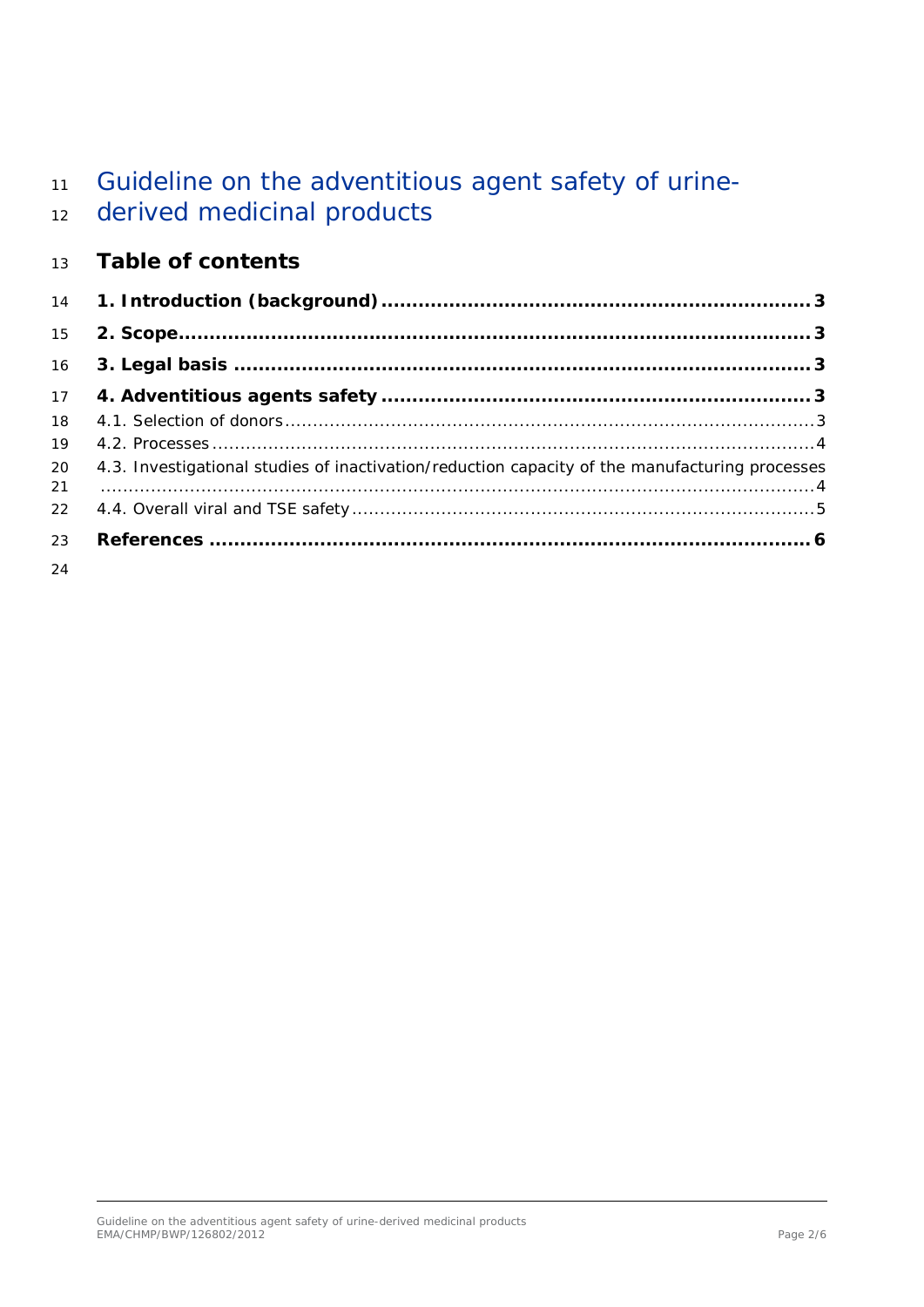## <span id="page-2-0"></span>**1. Introduction (background)**

 Human urine is used to prepare several products indicated in the field of endocrinology, such as human chorionic gonadotropin (hCG), human menopausal gonadotropin or menotropin (HMG) and follicle- stimulating hormone (FSH) and urokinase products used for thrombolysis. These hormones and urokinase extracted from pooled human urine were available on the market as early as the 1970s. Significant improvements in the manufacturing processes of these products have been introduced in the 1990s in order to reach a higher purity profile. In parallel, marketing authorization dossiers have 32 been updated as regards the viral safety standards set during this decade.<sup>1</sup> Urine may be naturally contaminated with viruses harboured in the urinary tract. Other viruses arising from the genital or intestinal tract during urine collection may be present in urine donation. Assessment of the viral clearance capacity of manufacturing processes has shown that the purification processes of these medicinal products contain several steps able to remove/inactivate adventitious agents. These data provide support that the viral safety record for this class of products is largely due to the extraction and purification processes.

 The emergence of variant Creutzfeldt-Jakob disease (vCJD) in the 1990s and more recently the cases of apparent iatrogenic vCJD infection by blood transfusion in man in the UK prompted EMA to assess the risk linked to the use of urine-derived products as regards this new form of CJD. Expert meetings 42 addressed this question in 2002 and 2007<sup>2</sup> and the results of these assessments were included in the Position statement on Creutzfeldt-Jakob disease and plasma-derived and urine-derived medicinal

44 products and its revisions (February 2003, June 2004 and June 2011).<sup>3</sup>

## <span id="page-2-1"></span>**2. Scope**

 Medicinal products derived from human urine fall under the definition of Article 1(2b) of Directive 47 2001/83/EC<sup>4</sup> as follows: "Any substance or combination of substances which may be used in or administered to human beings either with a view to restoring, correcting or modifying physiological functions by exerting a pharmacological, immunological or metabolic action, or to making a medical diagnosis."

 This document addresses specific aspects which should be taken into consideration in the evaluation of viral and TSE safety of medicinal products derived from human urine.

## <span id="page-2-2"></span>**3. Legal basis**

 This guideline should be read in conjunction with the introduction and general principles (4) and Annex 55 I to Directive 2001/83/EC as amended.<sup>4</sup>

## <span id="page-2-3"></span>**4. Adventitious agents safety**

#### <span id="page-2-4"></span>*4.1. Selection of donors*

 Generally, donations of urine are from volunteers, who are instructed to refrain from donating in case of illness. In addition, for enrolment in a donor panel, manufacturers should establish exclusion criteria with respect to the general status of health as far as this is feasible. Accordingly, for urine-derived hormones, which are sourced from a relatively small well-defined donor population, manufacturers have put in place limited exclusion criteria for the selection of a donor. However, for other products manufactured from very large donor pools (e.g. urokinase), such measures are difficult to apply.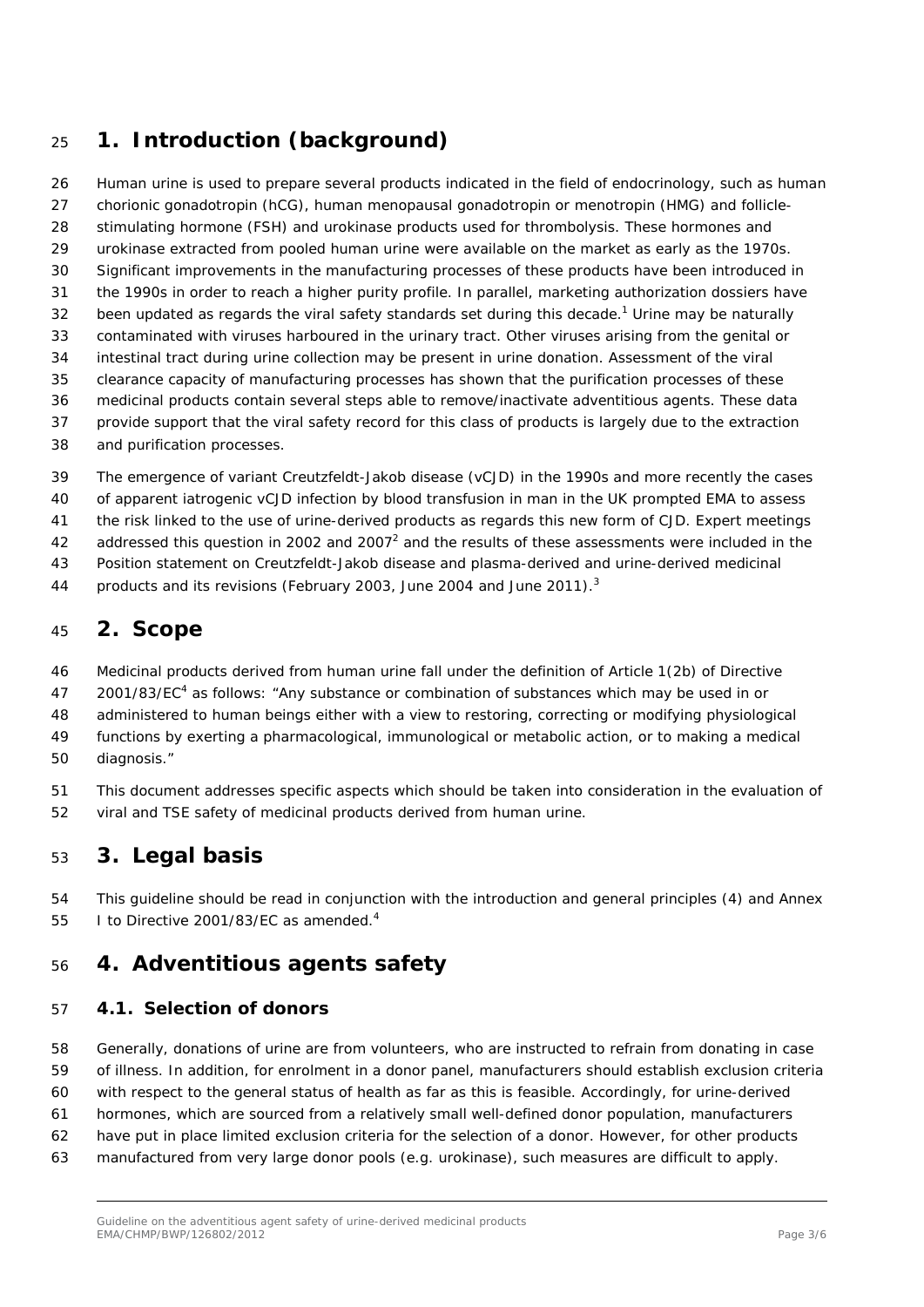- As urine collection takes place outside of professional supervision these criteria would not be checked
- at each donation unlike blood/plasma donors. Therefore manufacturers should follow up the donor
- criteria at defined intervals.

### <span id="page-3-0"></span>*4.2. Processes*

 Two classes of drug substance are derived from human urine - hormones (hCG, hMG, FSH) and urokinase. Manufacturing strategies vary according to product and manufacturer. They generally consist of extraction, precipitation and purification steps, which are applied after individual urine

- collections, with or without preservative, have been pooled.
- Urine may be contaminated with viruses harboured in the urinary tract or with viruses originating from the genital or intestinal tract. Taking into consideration limitations associated with testing of large
- urine pools used as starting material, virus safety mainly relies on the potential of the production
- process to inactivate or remove viruses. Manufacturers are therefore required to investigate the
- capacity of their manufacturing processes to inactivate/remove a broad range of viruses representing
- various physico-chemical properties. The available data suggest efficient clearance of viruses, which
- may contaminate the urine pool, by defined steps in the manufacturing process. More specifically, for urokinase dedicated viral clearance steps often consist of a pasteurisation step and nanofiltration. As
- regards the urine-derived hormones, virus clearance is attributed to a combination of process steps,
- which are specific for the individual manufacturing processes, such as alkali treatment, precipitation or
- chromatographic steps. Manufacturers of urinary-derived hormones have been encouraged to
- incorporate nanofiltration to further improve clearance of highly resistant, small non-enveloped viruses
- and several manufacturing processes include such a virus filtration step.
- 85 Due to the number of places where starting materials are sourced, particular attention should be given by manufacturers to the overall Quality Assurance System in place for the whole collection system and 87 to the validation/control of the early production steps of the manufacturing process.<sup>7</sup>

#### <span id="page-3-1"></span> *4.3. Investigational studies of inactivation/reduction capacity of the manufacturing processes*

- General guidance on choice of viruses is given in the *Note for Guidance on virus validation studies: The*
- *Design, Contribution and Interpretation of Studies Validating the Inactivation and Removal of Viruses*
- (CPMP/BWP/268/95, revised).<sup>1</sup> This section contains further guidance relevant to urine derivatives. The
- viruses that are the more frequently found in human urine are hepatitis B virus (HBV), human
- cytomegalovirus (HCMV), and those from papillomavirus and polyomavirus genus. The presence of
- other viruses brought by faecal contamination cannot be excluded (e.g. hepatitis A virus (HAV) or
- other enteroviruses, hepatitis E virus (HEV), adenoviruses, noroviruses, astroviruses, coronavirus-like
- particles, rotaviruses).
- Viruses to be used in validation studies on urine-derived medicinal products should include:
- Enveloped viruses
- 
- 100 enveloped RNA viruses (e.g. bovine viral diarrhoea virus (BVDV))
- Enveloped RNA viruses such as rubella virus, mumps virus or measles virus are shed into human urine during acute infection. RNA from numerous additional enveloped viruses has been detected in human
- urine. Even if the presence of infective enveloped virus particles in urine is unlikely in many cases, it
- cannot be totally excluded. Various enveloped RNA-models have been used to validate virus
- inactivation methods. However, to date, the pestivirus bovine viral diarrhoea virus (BVDV) is
- considered as a worst-case model for other RNA enveloped viruses.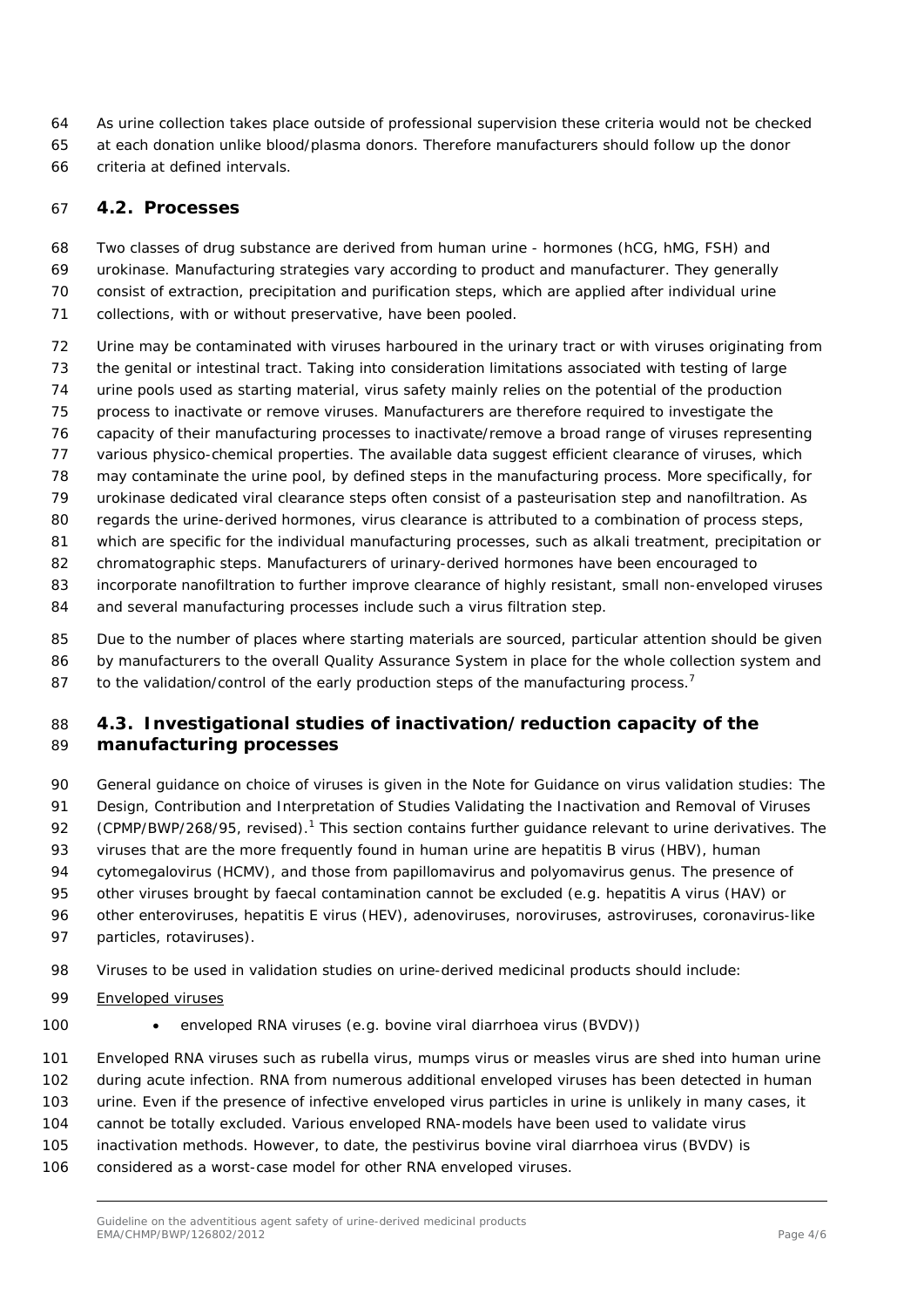- 107 enveloped DNA viruses (e.g. herpesvirus, pseudorabies virus (PRV))
- Human cytomegalovirus (HCMV) can be transmitted via urine. It is recommended to include a
- herpesvirus such as pseudorabies virus (PRV) in the panel to model DNA enveloped viruses. For the
- validation of steps based on size exclusion (virus filtration) studies with herpesviruses are not
- necessary. Currently, there is no practical test system for hepatitis B virus titration. The duck hepatitis
- B virus (DHBV) may be used as a model of human HBV. However, it requires the use of its natural
- animal host (duck or primary duck cells) for titration. In consequence, there is no general requirement
- 114 to include DHBV in the virus panel.
- Non-enveloped viruses SV40 and animal parvovirus
- Infectious polyomaviruses, adenoviruses and enteroviruses can be found in human urine. SV40 as a member of the polyomaviridae virus family should be used in validation studies. SV40 is also relevant to represent HBV in size exclusion steps. Viruses which can be excreted at high titers in human stool include many non-enveloped DNA or RNA viruses such as adenoviruses, hepatitis A virus (HAV) and other enteroviruses, hepatitis E virus, noroviruses and astroviruses. An appropriate model for highly resistant small non-enveloped viruses should be incorporated in the panel. This may be chosen among porcine, canine, bovine and murine parvoviruses. In some specific cases, it may be justified to include HAV in the panel to model enteroviruses (for example when one step is not expected to be efficient on a more resistant virus like porcine parvovirus).

#### <span id="page-4-0"></span>*4.4. Overall viral and TSE safety*

Urine-derived medicinal products have been used in the treatment of a number of conditions for

- several years without any suspicion that they are responsible for the transmission of any infectious agents. It is nevertheless fundamental to perform risk assessments for the overall transmission risks
- for urine-derived medicinal products.
- The following are likely to be the main components of each overall risk analysis. Estimates of the robustness of the analysis in each case might usefully accompany each component.
- 
- 133 1. Viral epidemiology for the region where collection takes place, and for the specific donor population there (i.e. on the basis of age, gender, and endocrinal status).
- 2. On the basis of the epidemiology data and taking into consideration the capacity for human 136 kidneys, urinary and genital tracts to harbour pathogens, agents which are most likely to be 137 relevant for the product could be identified.
- 3. Donor selection criteria, encompassing donor briefing strategies with an estimate of how effective they might be in particular populations, and donor motivation factors.
- 4. The donation and collection system up to the start of pooling, and including the security and 141 hygienic measures in place.
- 5. Any information available on the Quality Assurance System, Audits and Procedures followed by 143 the manufacturers to control the collection system and early production steps of the different manufacturers/suppliers.
- 6. Pooling strategies with a consideration of screening tests performed.
- 7. The extraction and purification methodologies, including a consideration of any further pathogen screening tests applied, and the indication of the point at which GMP starts.
- 8. The effectiveness of each TSE agent and virus elimination step applied and the relevance of the results obtained with model viruses used in validation studies with regards to the virus that may be found in the starting material.
- Where practicable, consideration should be given by companies to presenting estimates of the
- probabilities of individual doses of a urine-derived medicinal product being contaminated with a
- pathogen. Such risk analyses should follow the methodologies developed for plasma derived medicinal